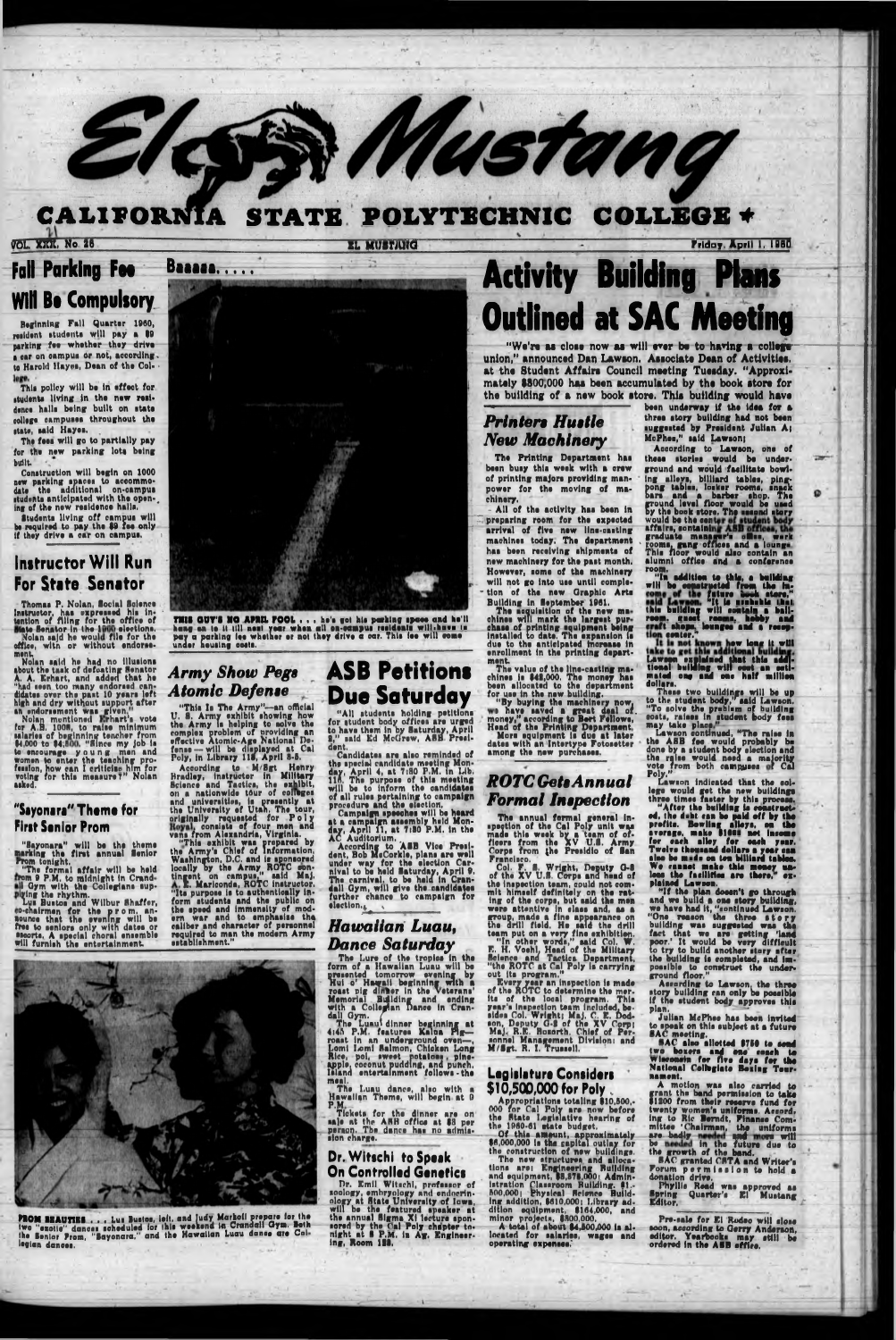Page 2

EL MUSTANG

#### Friday, April 1, 1960

#### **Boots and Spurs See** Cable Car Feedlot

The Sinton and Brown Feedlot near Santa Maria was the scene of the Boots and Spurs field trip recently.

Approximately 25 m e m b e r.e.<br>toured the large feeding operation<br>on an old San Francisco cable car<br>that had been converted to delsel power, The students spent the en-<br>tire morning touring the lot that<br>feeds out almost 50,000 head of<br>cattle for California markets each year.

**NOW PLAYING** 

"Old Yeller's" New Film



DAIRY MAMICURE ... Forty now in Poly's dairy herd underwent a heel<br>triansing operation recently, performed by C. M. Marchel of Visalia.<br>Marchel is a professional hoof trimmer and designed and built the rig<br>mounted on his p feet hurt, they hurt all ever.'



![](_page_1_Picture_11.jpeg)

**STORMOO A MACHIMAD IVI - STYLE ...** Bloody beach amoults will<br>summarily be a thing of the past, as displayed in this new U.S. Army<br>exhibit now on a nationwide tour. This panel depicts warders in the 1970's,<br>when Commander

### **Long Lost Volumes** Found By Library **After Four Years**

AJIEF FOUR IEUF TOURNED<br>The Library's recent campaign<br>for the return of a lost reference<br>book, "Two ntieth Century<br>Authors", and then some.<br>March 15, Librarian Fred Genthner<br>found six heavy bound volumes of<br>periodisals tha

four years.<br>"This here library does accept<br>these here six books," quoted<br>Francis S. Allen, Head Librarian,<br>"and we're glad the man had an<br>attack of conscience, even if be-

lated,<br>"Three of the volumes had been<br>replaced, imue by issue, and then<br>replaced, imue by issue, and then<br>volume. The other three volumes<br>we have never been able to realane

# **El Mustang**

California Siste Polytochnic Cottoge (Lan Luis Obispo Compt

|                                                                   |  | Kaar |
|-------------------------------------------------------------------|--|------|
| Tuesday Seiter  Carul Huche                                       |  |      |
|                                                                   |  |      |
| BOOTH MEISER ANNUALLY AND COMMON COMMENT                          |  |      |
| Business Manager  LaNera<br>Advertising Manager <i>mann</i> Malon |  |      |
| Circulation Manager  Dave Kempi                                   |  |      |
|                                                                   |  |      |

**are M** de me poortly roy<br>dent body, views of spinions, that body nor eithed spinions,<br>that price is it has your in<br>Offices Rm. 31 Administration **Daikling** 

#### LOST A BOOK?

At least 80 books with no marks of ownership have been left in the library since September, according to Dorothy S. Wright, Assistant Librarian.

Mrs. Wright suggests that students who have lost books contact her in Lib. 916.

![](_page_1_Picture_29.jpeg)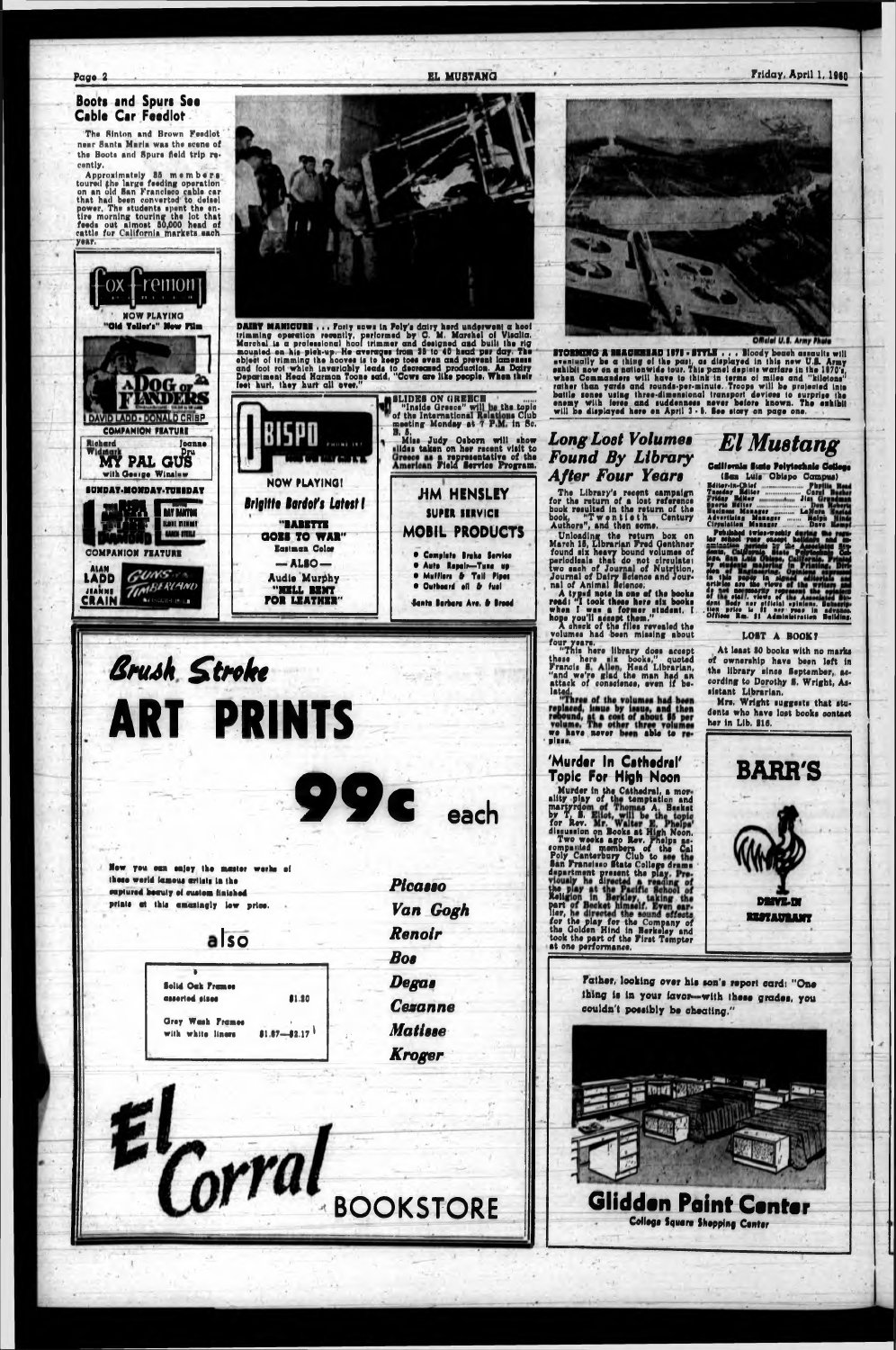#### Friday, April 1, 1960 Page 3

#### *Hlcksmen Open League* ^ *Against 49'ers Today; Meet Aitecs Tomorrow*

Winding up pre-season play with a six win-seven loss record, Coach Bill Hicks' Mustang base-<br>ball squad is ready to start the ball squad is ready to start the 1960 CCAA baseball league, opening today with a single game egalnit Dick Clcgg'e Long Beach State 49'era (0-6 in pro aaaaon play) on tha aouthornar's Blair Field at 8 P. M.

Following the 40'er affair, tha Muitanga will travel to Ban Dlago for a doublahaadar with tha Aateca tomorrow, icheduled for 12i80 P.M. Both gamea fall under tha claaalfication of league outings,  $\sim$ 

Hleka will probably atart vet- ■ aran right hander Jim Newkirk (8-1) agalnat the 49'ara, while Clegg will atart faetballer Mike Hamilton (8-1). Rod Atnlp (1-8) and Bill Colllna (0-8) will probably gala the nod for the Muatanga In the Atee twin bill, The Aateca will ■«nd veteran Tom Blacottl (1-1) and Bob Imlay (1-1) against the<br>Mustang<u>s</u>.

Long Beach boaeta four atariora hitting above the .800 mark. Including outfielder Roger Hull (.486), who haa topped tne CCAA league for two consecutive years, • while the Aateca feature the batwork of Diok Solomon (.457), Butch Rloharda (.864) and Chuok Balbato (.850).

Wielding the heavy sticks for the Muatanga In pre-iaaaon play are Bob Wlfllami, Jim Taylor, and Cameron Beet, Williams, who hit tafely eight tlmee in 18 tripe agalnat the Marlnea laat weekend, eporte a .865 average, while Taylor and Beet boaat .807 end MfiO averagea reapoctively.

#### After dropping a close 6814-6214 decision to Fresno State last Tuesday, Mustang Track Coach Walt Williamson flatly states that: " We won't lose another track meet this year, and I'm Including the CCAA Conference Championship meet scheduled for San Diego on May 7.

The Muatanga meet the Marlnea here on Monday and Tueaday In

![](_page_2_Picture_8.jpeg)

**NEWS BRIEFS**

# **Mustang Spikers Host Gauchos Tomorrow Tankers Face Fresno Today In Poly Pool**

Looking for n conference win, Coach Dick Anderson's swimmers hoet Freino State College In Poly Pool this afternoon at 4i80 o'clock.

The Mustangs hold wine over Fullerton Junior College nnd Whittier but have a loss to Long Beach City College.

Although two of Poly'a swimmers didn't place in the National Collegiate Championships held in Dallas, Texas, laat week, they both broke school records. Jack Adam broke the 1600 meter freestyle standard held by Gene Lena of 18:84.8. Adam's time was 18.80.8. Frank Brooks shaved three-tenths Of a second off his old 800-yxrd butterfly mark of 8114.4.

fly: Courtney Childs, Jim Olsen;<br>Larry Cole and John Carr, sprints;<br>Bob Marsh and Adam. distancy irry Cole and John Carr, Bob Marsh and Adam, freestyle; Russ Poe and Cole, backstroke: Lance Ooodwln end Tony Gray, breaststrokei Mike Francis, Bruce Allen and Dick Hoffman, diving, - | -- -------------- - —C31 VldUAl \_\_\_\_*\_ ,* Dale Owens and Brooks, butter- Clara Valley Youth Ci Cole and John Carr, aprlntai world record in this event. ... Janes Coodwin and Then. Figues, will be out to be

w Mustang Co-Captain, Louis Rod-Ill be out to better the school record In the mile event (4il8), while two-mller Jnck Wooford, who haa broken the echool record (8i47.6) In each of three outlnge in date, plane to eoteblleh another record.

v In the only dual meet this year, Coach Glenn Noble's ohargea took a win from San Francisco State.<br>Mustang entries follow: Her-

Williamson's 1960 trackmen will boat the Santa Barbara Gaucho squad on the Muatang oval tomorrow afternoon at 1 P.M. In a repeat performance of the meet held in Santa Barbara laat week which saw the Mustangs nip the Gauchoa 89(4 to 84)4, though both  $\mathbf{u}_1$  is determined to a strong UCLA Bruin team in the triangular affair.

**Practice MATE**, Ander- as anchor man on the one-mile Williamson, atlll smiling over hia proteges nine first place efforts (out of 15 events) In Fresno, plana to turn spesdstor Vlo Hall loose In the 880, 440 and Only Ray Norton of the Santa Owens and Brooks, butter-<br>Courtney Childs, Jim Olsen; a better time (20.7) which tied the

man Farlough, rope climb and Dr. Rober rings; Marlin Boysen, rope climb; W. Sin Burton, long horse and parallel bare; Wilbur Silva, free exerolie and paratlal here; John Sewell, all-around; Farrell Cummings, trampoline; Charles Cox, all-

 $$ H. Froet and Poly were ind Alfred

*W e e k e n d Sportiked*

Friday, April 1

Expected " Big Guns" for the Gauchoa will be Hank Vleaer, who broad Jumps 84'10" , nnd sprinter Dave Boroker, who turna a 9.1 century.

Santa Barbara holds wine over I.»s Angeles State and Long Bench

Aztecs, 49ers Test

![](_page_2_Picture_22.jpeg)

in a 7:30 P.M. triangular moat with Long Beach State and San Diego State. Tne moot will bo a teat for tha

locale ae they prepare for the ■tate meet to be held here April 0.

The Federal Servica Entranee 'en at Cal<br>The examiimarily a means n**g** people to **e** eral service. Interested examination will be given e: enter **Fed**mination will be given at Cal<br>y Saturday, April 9. The examiion is primarily a means of Pol; nail mittlng young should contact the Office. persons Placement

![](_page_2_Picture_31.jpeg)

More than 100 persons attended a joint north-south section meeting of the Amerioan A undeletion of Phyiica Teachers held on campus reoently. Featured apeakers Included Dr. Harvey E. White, nationally known pnyeics lecturer of television's " Continental Classroom'' and Dr. Davie Saxon of UCLA.